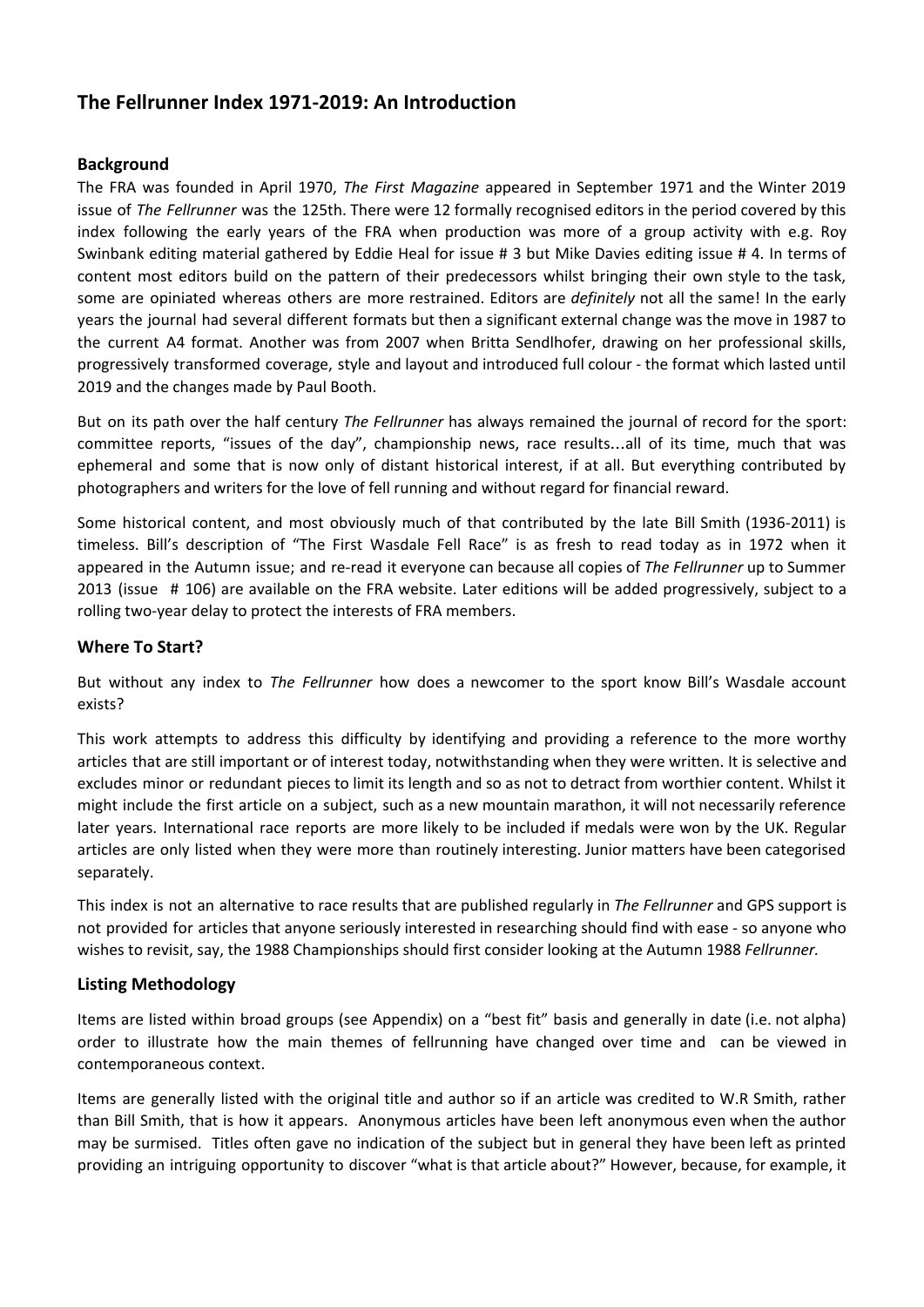might not be immediately obvious that *What a Buster* in the June 1989 issue is about the Dales Way, help has sometimes been provided.

The focus is on articles of length rather than extractions from regular columns such as Committee News, Celtic Corner or Junior Pages - but there are exceptions such as some record "Rounds". There is no listing of the poems of Peter Travis, his admirers will know where to find his work - but see the June 1993, February 1994, and February 2003 issues. Some articles, such as those that only the author's mother would ever wish to read again, may have been omitted although minority interest did not exclude *Fell Running In Outer Mongolia* (February 2003), which was always sure of its place.

Letters have generally only been identified on an exception basis such as the prescient and long letter on GPS published in Autumn 2008 - a decade before a more vociferous debate that eventually informed FRA policy.

The later years of the Index include Juniors under two categories (9 and 10) including short interviews, usually produced by David & Eileen Woodhead in connection with their races.

In the interest of clarity, titles have avoided a plethora of punctuation and finally, the list was not produced by a search engine but by a flawed human being, and so may be subject to errors, omissions and awe.

#### **Bill Smith**

Bill Smith made his first contribution in Spring 1972 and his final article (The First Edale Skyline Race 1974) appeared posthumously in Autumn 2011. For almost 40 years Bill's work in breadth and erudition was simply the best writing on fellrunning - and it still is. Bill wrote for many journals but mainly for *The Fellrunne*r and in Autumn 2012 the FRA published a 52-page collection, *Writing By Bill Smith,* to recognise his status as the pre-eminent authority and historian of matters relating to fell running. Accordingly, his major contributions generally excluding race reports - have been listed separately under his name. This is no slight on other long serving and always interesting authors of whom Neil Shuttleworth stands as tall as anyone. Neil was a founder member of the FRA, he started contributing in the 1980s, he has written books about running along the way (Bill Smith reviewed one in September 1990) - and he is *still* contributing.

## *The Fellrunner* **- The Early Editions**

References to the history of *The Fellrunner* are included in *Turn Back The Hands Of Time* (June 2006), *A Sense* of *Perspective* (Summer 2015 -Summer 2016), which attempted to provide an overview of the main themes and influences affecting fell running over the last half century, and also *The Fellrunners Association: Past and* Future (50<sup>th</sup> Anniversary edition Summer 2020).

The first four editions of *The Fellrunner* were duplicated on foolscap paper with the page size changing to A5 from November 1974. The fifth issue was dominated by race reports because it had started as an 84-page edition but then had 36 pages of general material removed "for reasons of economy and to appear later in the year" leaving a 48-page edition of mainly race results. Money mattered then because five years after its formation the FRA still only had 500 members subscribing just 50p a year (it had been 25p). In fact, the sixth issue didn't appear for another full year in November 1975 when Peter Knott was announced as the Editor and promised to produce two regular magazines a year - which he did.

The content of these early editions could vary significantly. The Spring 1976 edition is mainly accounts of long-distance runs (notably Bill Smith's BGR) with only a few race results, in contrast to Autumn 1976 which has rather more race results and also lists the new FRA members taking the total to over 600 - six years after the FRA was formed. The steady growth in membership and therefore funds is apparent as firstly photographs appeared (Spring 1976) and the quality of printing improved.

#### **From A5 To A4**

In Spring 1987 the *Fellrunner* moved to an A4 format which eliminated the problems of the increasingly bulky A5 format and provided for bigger photographs, longer articles and generally presented a more modern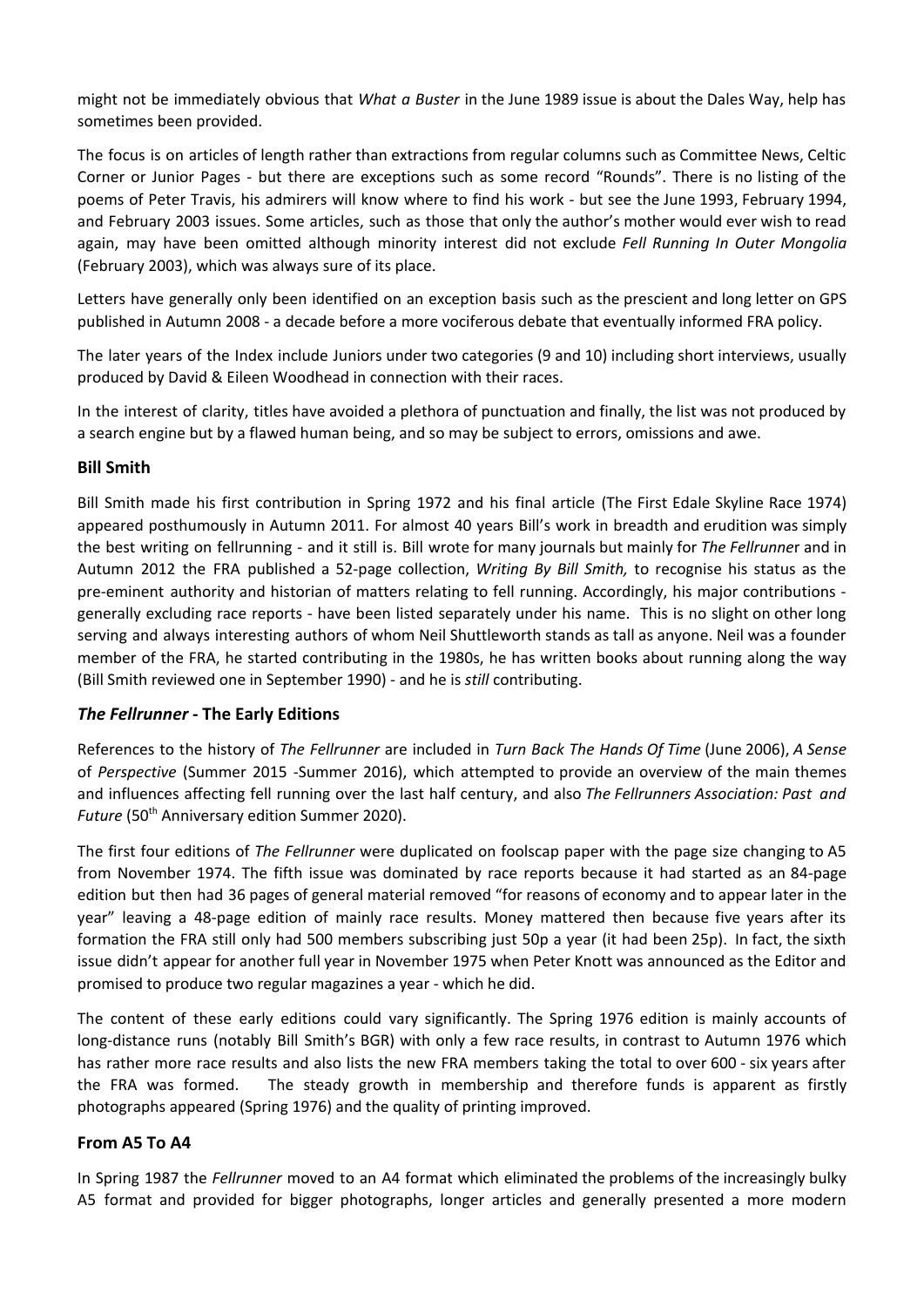professional look. The final A5 issue (Summer 1986) was a chunky 106 pages of which, before facebook, 14 pages were Letters to the Editor. The clearing of a backlog of material meant the first A4 issue in Spring 1987 was 38 pages (equivalent, according to Editor John Reade, to an unmanageable 160 pages in A5 format) with the increasing flow of new material allowing the magazine to move to publication, as of now, to three magazines a year.

## **FRA News**

Between September 1984 and October 1986 and before the *Fellrunner* moved to tri-annual publication, it was supplemented by five issues of a 4 x A4-page *FRA News* which, on cost grounds, was distributed "by hand" and not through the Post Office. As the title suggests these contained short news items and race results but no long articles warranting inclusion in this index, although *FRA News* remains a useful document of record on e.g. the pro/amateur issue of that time.

#### **Editors**

After the first five issues the thirteen editors were:

| Peter Knott              | Autumn 1975 - Summer 1979 (8 issues)         |
|--------------------------|----------------------------------------------|
| Andy Styan               | January 1980 - December 1982 (7)             |
| Hugh Symonds             | July 1983 - Summer 1985 (5)                  |
| John Reade               | January 1986 - Winter 1987 (5)               |
| John Blair-Fish          | May 1988 - January 1991 (9)                  |
| Neil Denby               | June 1991- October 2000 (29)                 |
| Dave Jones               | February 2001 - October 2006 (18)            |
| <b>Britta Sendlhofer</b> | Spring 2007 - Summer 2013 + Spring 2015 (21) |
| <b>Richard Reeve</b>     | Autumn 2013 - Spring 2015 (4)                |
| Andy Watts (interim)     | Summer 2015 (1)                              |
| David McCabe             | Autumn 2015 - Summer 2018 (9)                |
| Paul Booth               | Winter 2018 - Spring 2020 (5)                |
| Dave Littler             | Summer 2020                                  |

Neil Denby's decade of producing 29 issues - nearly one quarter of the total - and on the due dates is an astonishing and magnificent achievement that is very unlikely to be equalled.

## **Handbook & Fixtures Calendar**

A detailed analysis of how the Calendar has changed since 1970 (40 races listed) is outside the scope of this piece but it might be appropriate to take note at various points of some aspects of its history taken from *The Fell Runners Association: Past and Future* (*q.v.*) and the broader review in Margaret Chippendale's *The FRA Calendar: The First 40 Years* in *The Fellrunner* for August 2009.

FRA Calendars produced between 1970 and 1978 were typed and duplicated on A4 paper with the first printed Calendar, in a smaller page format, appearing in 1979 (80 races). The next significant change was the move to the current A5 format with card covers from 1986 and including the FRA Rules For Competition. The change to A5 format was supported by Reebok who sponsored the Calendar from 1986 - 89 and their support was recognised on the cover. By 1989 the Calendar listed 260 races - an exponential growth over the decade.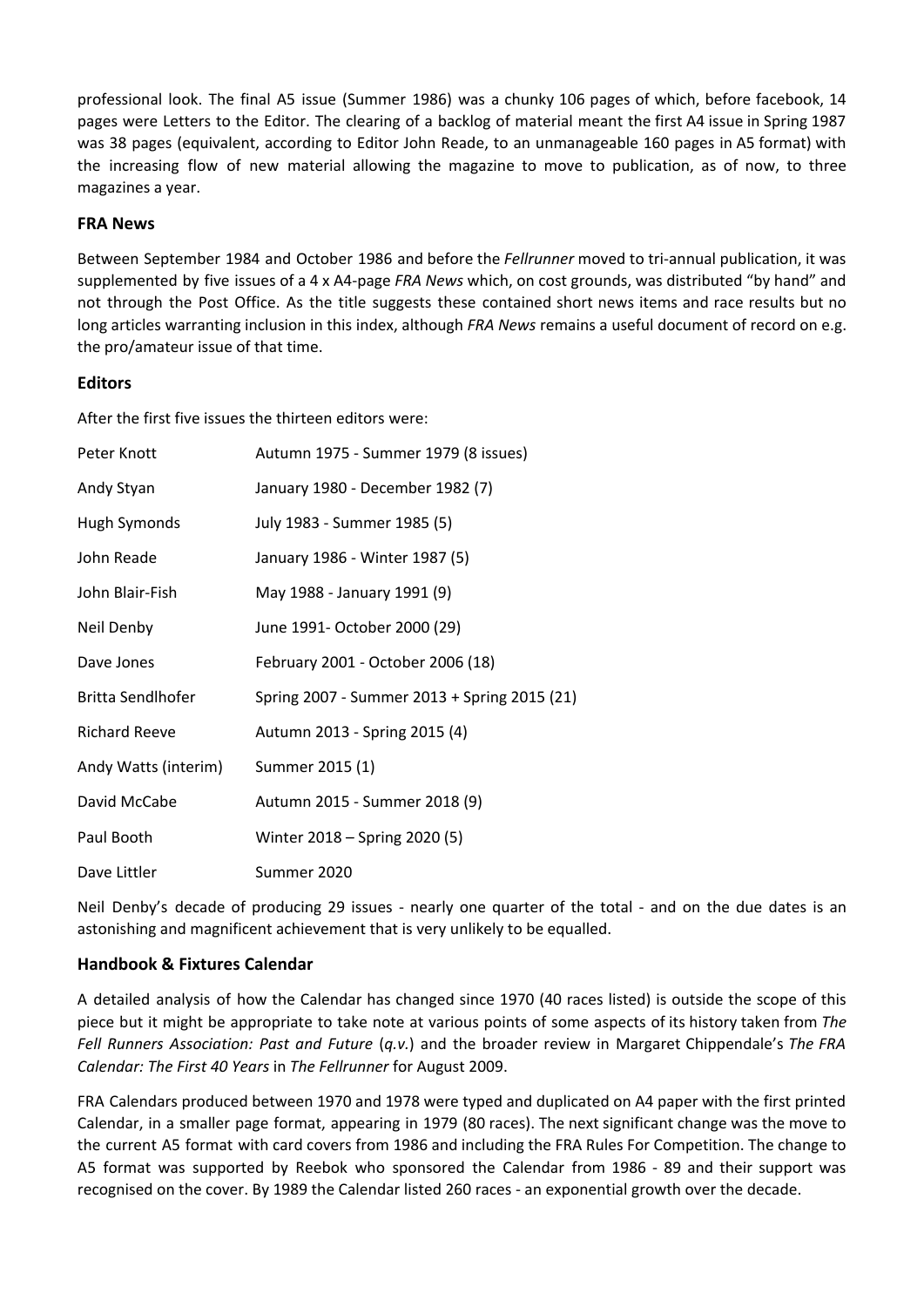When comparing the 1986 and the latest Calendar, three things are apparent: more races, more colour and "gloss", and that half the current Calendar is now devoted to the "Handbook" element whereas in 1986 the booklet was called simply "Fixtures", and that is all it was.

The Calendar has only had six Editors. After the initial 1970 list the Calendar was compiled by the General Secretary and was associated with several people, notably Dave Moulding. In 1979 Peter Walkington became the General Secretary and Dave was appointed as the first Fixtures Secretary to be succeeded by Tony Hulme, Dave Jones, Margaret Chippendale, Andy Butler and currently Dave Bowen - all from Pennine Fell Runners.

# **A Commentary By Decades**

## **The Early Years And 1990s**

*The Fellrunner* underwent significant changes during its formative first two decades: editors, page size, frequency of issue, introduction of photographs, etc, but from the adoption of the A4 format in Spring 1987 and into the 1990s things settled down with the magazine then having only two editors during the 1990s: John Blair-Fish (who rather immodestly graced the cover of his final issue - January 1991) and the long-serving Neil Denby. The first colour cover (of the Matterhorn) appeared in October 1991, the second in October 1992 and then routinely from October 1994.

FRA membership grew during the decade from 2800 members in 1990 to 5000 by the year 2000 and the size of *The Fellrunner* grew commensurately (more members + more money + more events + more contributors = a fatter magazine) from an average of 40 pages in 1990 to 60 pages by 1999 - when no one would have dreamed that eventually two issues (Autumn 2008 and Autumn 2011) would appear containing 188 pages of densely packed material - probably the pinnacle in terms of content, and all in full colour.

## **Bill Smith - Rediscovery And Remembrance**

One of the joys of revisiting old journals is the rediscovery of classic pieces. Bill Smith's *On The Right Track* (February 1992) epitomises the sort of article only he could produce and during the 1990s Bill would submit a series of classic articles such as *Fell Racing In Bowland* and *A Short History of Clayton-Le-Moors Harriers.* A comprehensive list, *Bill Smith: Writings,* was included in the Spring 2012 *Fellrunner*.

## **Carol Matthews - Judith Taylor - Brian Belfield**

As the journal of record for the FRA, the pages of *The Fellrunner* had to address issues such as the death of Carol Matthews in a Welsh Relay Race in April 1991. This prompted intense debate, primarily energised by then FRA Secretary, Mike Rose, on safety in fell races - leading towards the FRA safety rules in place today. The circumstances of Carol's death were slightly unusual - she was an inexperienced fell runner on a 6-mile solo leg of a new relay run in poor weather who went off route - but the tragedy prompted the FRA to buy its first radios for use by Race Organisers and to start sanctioning runners who broke its safety rules, and name such runners in the magazine.

Unfortunately, only 3 years later in 1994 the experienced and well-equipped Judith Taylor died during a well-established fell race - the Kentmere Horseshoe - prompting further changes designed to make the sport safer. As the pages of the *Fellrunner* show (e.g. "Better free than fettered", February 1993) rules on safety were not always welcomed. Nevertheless, changes were made and it was 20 years before another fell runner - Brian Belfield - died from hypothermia after going off course in the Buttermere Sailbeck race after which, following the Coroner's Inquest, the FRA had to implement further revised safety standards from 2014.

And importantly all of the above was reported and recorded for reference in the magazine.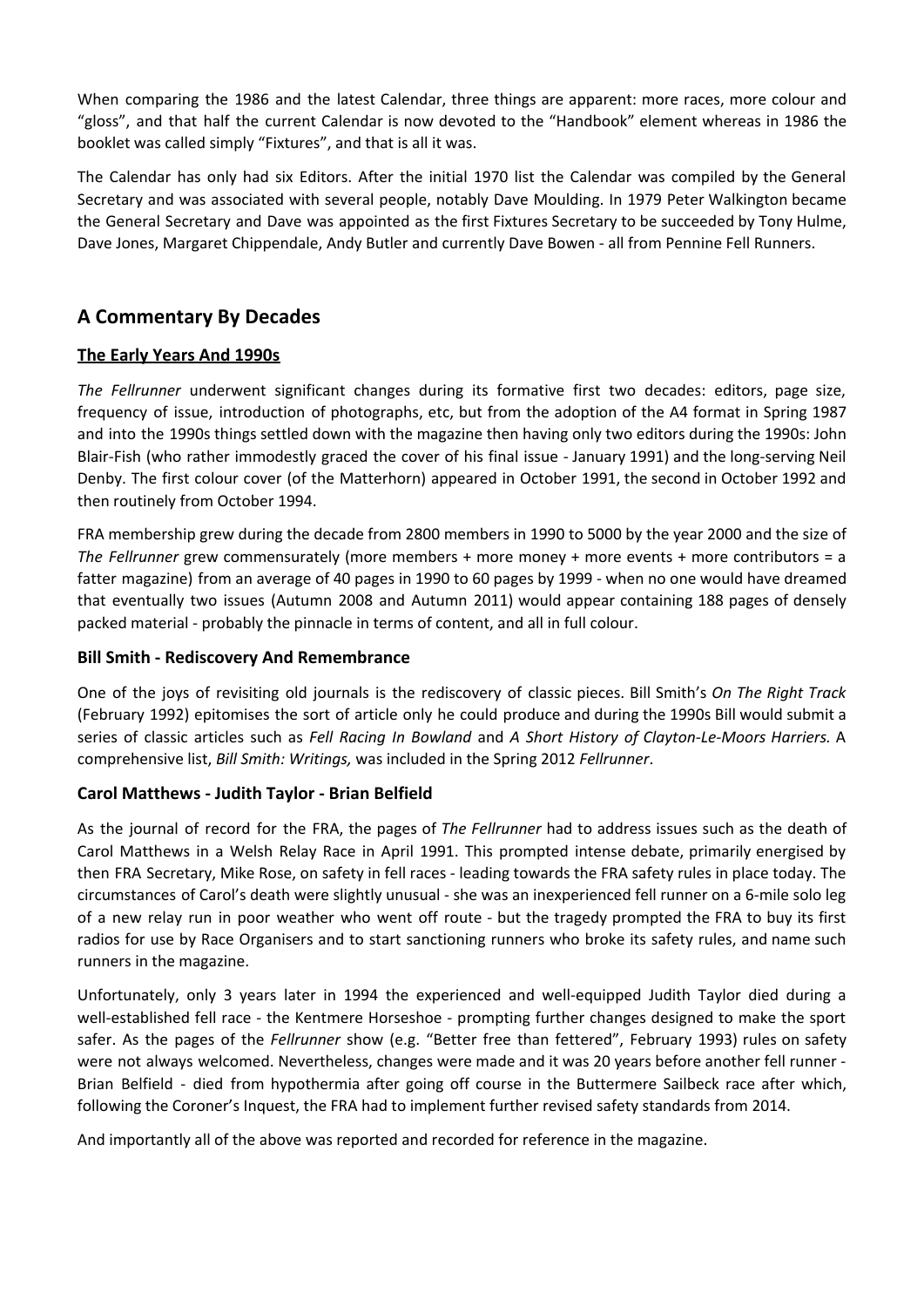## **Ways, Rounds, Fashion And The World Outside**

Perusal of the first twenty years of the *Fellrunner* of the 1970s and 1980s reveals how frequent were attempts on the Pennine Way Record during that period compared with the 1990s when other long-distance challenges became more attractive. The number of references under the appropriate General Headings (e.g. 6. *International Races and Challenges)* illustrates that not only were more runners writing about their exploits, but the topics were much broader in scope as more opportunities for runners to race away from their British back yard arose. And, as with everything in life, some events and challenges became fashionable and then less so.

Of course, only a minority of fell runners ever race abroad and many fell runners have never regarded races outside Britain with the seriousness that they think "proper" fell running deserves - not least because some of those foreign races are run on tracks or tarmac and even only uphill! But the two individual World Mountain Running Association Trophy/ Championship Gold Medal wins in consecutive years (1992/1993) by Martin Jones was undisputedly a tremendous achievement and no other British individual Gold Medal winner (Carol Haigh, Beverley Redfern, Angela Mudge, Kenny Stuart) won Gold more than once. It is now twenty years since the last of those Gold Medals was won - the peerless Angela Mudge in 2000 - and with hindsight it might now be recognised that Martin's double Gold achievement is not, despite *Jones Strikes Gold In Italy* (October 1992) and *Reflections On The World Cup* (February 1994) accorded the awe that it probably deserves.

## **And The Blazers?**

Fell running has always had to deal with other administrative bodies (and there have been rather a lot of them over the years) and the index refers to accounts on some of those interactions. If there is one highlight it must be Selwyn Wright's report, *Freedom At Last!* (February 1995) when the then British Athletics Federation finally agreed that, after a mere century, runners who competed in unpermitted races should no longer lose their amateur status. Who running today but not competing at the time would believe that such nonsense ever prevailed?

## **Dave Weatherhead & Barbara Carney**

Although their astonishing contribution to fell running continues, the 1980s saw Dave Weatherhead and Barbara Carney formally start their journey of providing a magnificent unbroken results service to *The Fellrunner* from May 1988. If anyone deserves the wholehearted thanks of the fellrunning community it is they - and Dave's smiling face in race mode can be seen in the June 2006 issue in, naturally, *Results* and his words can be read in the short piece he contributed, *Race Reports & Results,* for the Autumn 2008 issue (he wrote again in the Summer 2015 issue). The FRA tends not to rush at things but finally in 2019 the FRA recognised Dave and Barbara's outstanding contribution to fell running (which also included a total of 10 years of service on the FRA Committee) by awarding them Honorary Life Membership.

## **And Photographs?**

As noted above it was mid-decade before funds allowed photographs to become a major feature of a plumper magazine and so between 1992 and 1995 a *Fellrunner Calendar* in A4 format was sold at £2 (eventually £3) to provide a better display of the work of the top fell running photographers of the day. The work of Bill Smith was featured, and he later wrote profiles of co-contributors Peter Hartley (CLM) for the October 1999 *Fellrunner* and then Steve Bateson (Rossendale) for the February 2001 edition*.*

Of course, anyone can point a camera at a runner and click but artistry and imagination are something else and Peter's death in 2014 was a huge loss to fellrunning photography. His great picture of Steve Kirkbride (Kendal) in the Three Peaks Race appeared in the June 1994 issue and the picture was so popular that by demand it was reproduced again in the October 2000 *Fellrunne*r. The Index guides readers to just five pictures selected to represent the sport. Three more are by Peter: Scoffer after the British Relays (February 2001), Tom Murfin at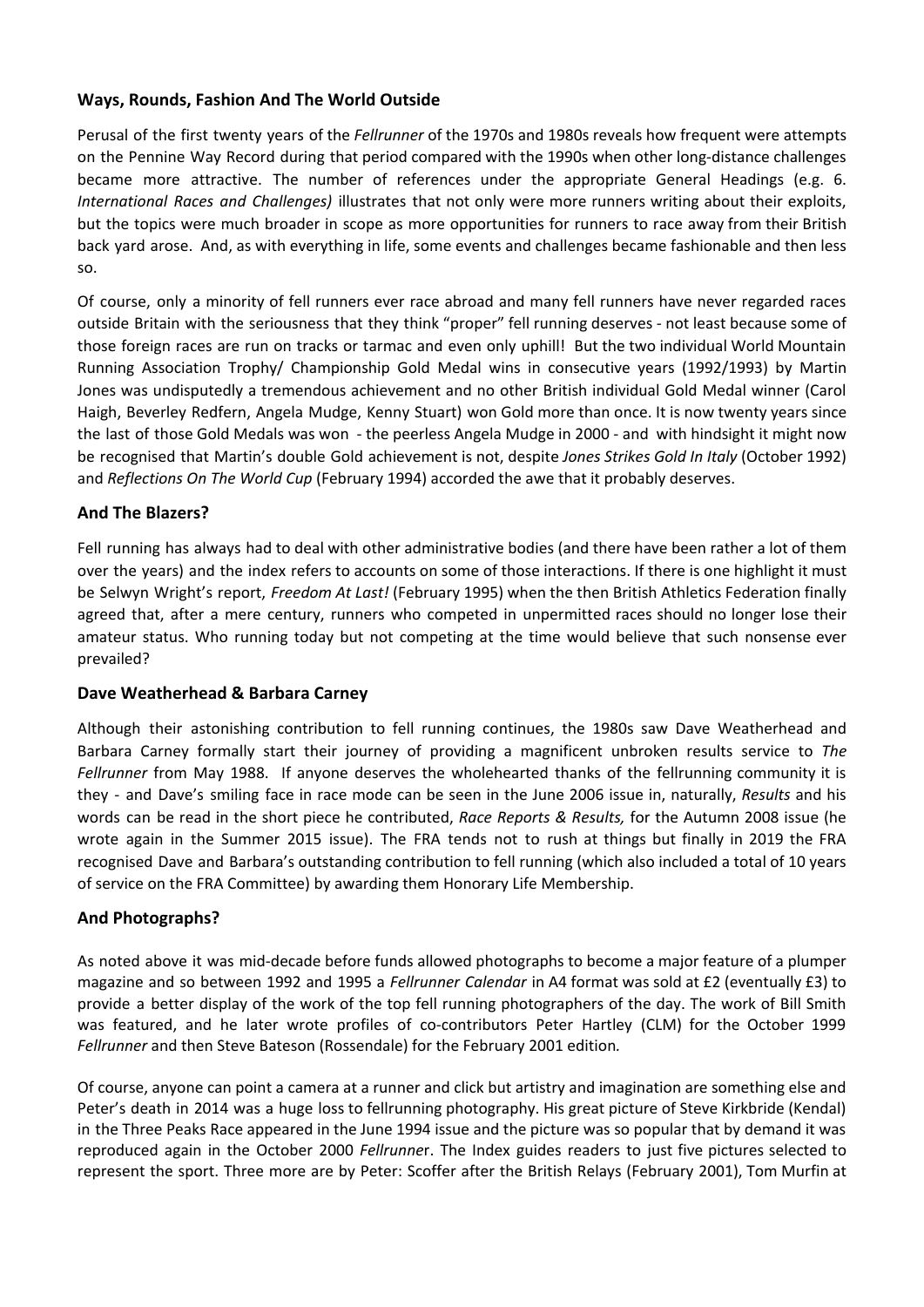Kelbrook (February 2005), juniors at Widdop (Autumn 2010), and the fifth picture is of Sally Malir at the 2005 Three Peaks Race (June 2005) taken by Tony Fickes.

#### **The Fixtures Calendar 1990 - 1999**

The Calendar for the 1990s spans the middle period of the FRA history. Dave Jones edited it for the whole period during which the number of races increased by some 50% from around 260 to over 400 and more non-race material, i.e. handbook content, such as the FRA Constitution and a Summary of the Insurance Cover, started to be introduced to supplement simple race listings.

The 1989 *Fixtures Calendar* contained 50 pages of fell race lists, Competition Rules, Access/Environmental Guidelines - and nothing else. A glance at the 142-page *2020 Handbook and Fixtures Calendar* illustrates how things have changed.

#### **The 2000s**

#### **Good Times/ Bad Times**

The topics for articles during the 2000s continued to broaden and so whilst reports about, say, the Pennine Way record disappeared, fresh material on completely new subjects appeared such as those listed under Category 7. *Coaching, Fitness and Wellbeing.*

In the first edition of 2000 Neil Denby announced that he was stepping down as Editor (to be succeeded at the following AGM by Dave Jones, then Fixtures Secretary) after editing a special *30 Years Of The FRA* issue which reprinted notable articles (marked by *30 Years* in the Index). The same issue also announced the establishment of an FRA website - oh what innocent days! - and that the average age of members had increased from 37 years (2000 members in 1985) to 44 years (4500 members in 1999).

But 2001 was the year of foot and mouth disease and it is also depressing to be reminded how long the non-carrying of kit has been a safety issue by reading the three accounts, an article, race report and editorial, (October 2005) of when Sam Ayers disqualified 22 runners for kit infringements at her evening Coledale Horseshoe 2005 race. As she noted, one person did turn up with a map for this north Keswick race - but the map was of Scotland!

## **The World Outside**

Reference has been made to the huge effect Britta Sendlhofer had when she took over as Editor (Spring 2007) on the look of the journal but her influence was also evident in the broader coverage of the magazine which expanded far beyond conventional articles on traditional fellrunning. The balance between the receipt of submitted articles and the commissioning of articles on broader subjects is known only to the editor who, of course, ultimately still relies on what arrives in the in-tray, but during Britta's period as Editor the coverage of the Fellrunner was transformed, with articles like *Trail Running In The Canadian Rockies* (Autumn 2008), stretching far beyond the submissions traditionally received from regular contributors.

The first issue of 2000, by which time the journal had been appearing for almost 30 years, had a normal 58 pages but by the final issue of 2009 this had swollen to an astonishing 172 pages, not least because material was being published on subjects that had just not appeared in previous decades.

This broader coverage did provoke some "give us back our fell magazine" criticism but there is a limit to how many times an editor can print an article on, say, fell races on Pendle and that point might, for the present, have been reached.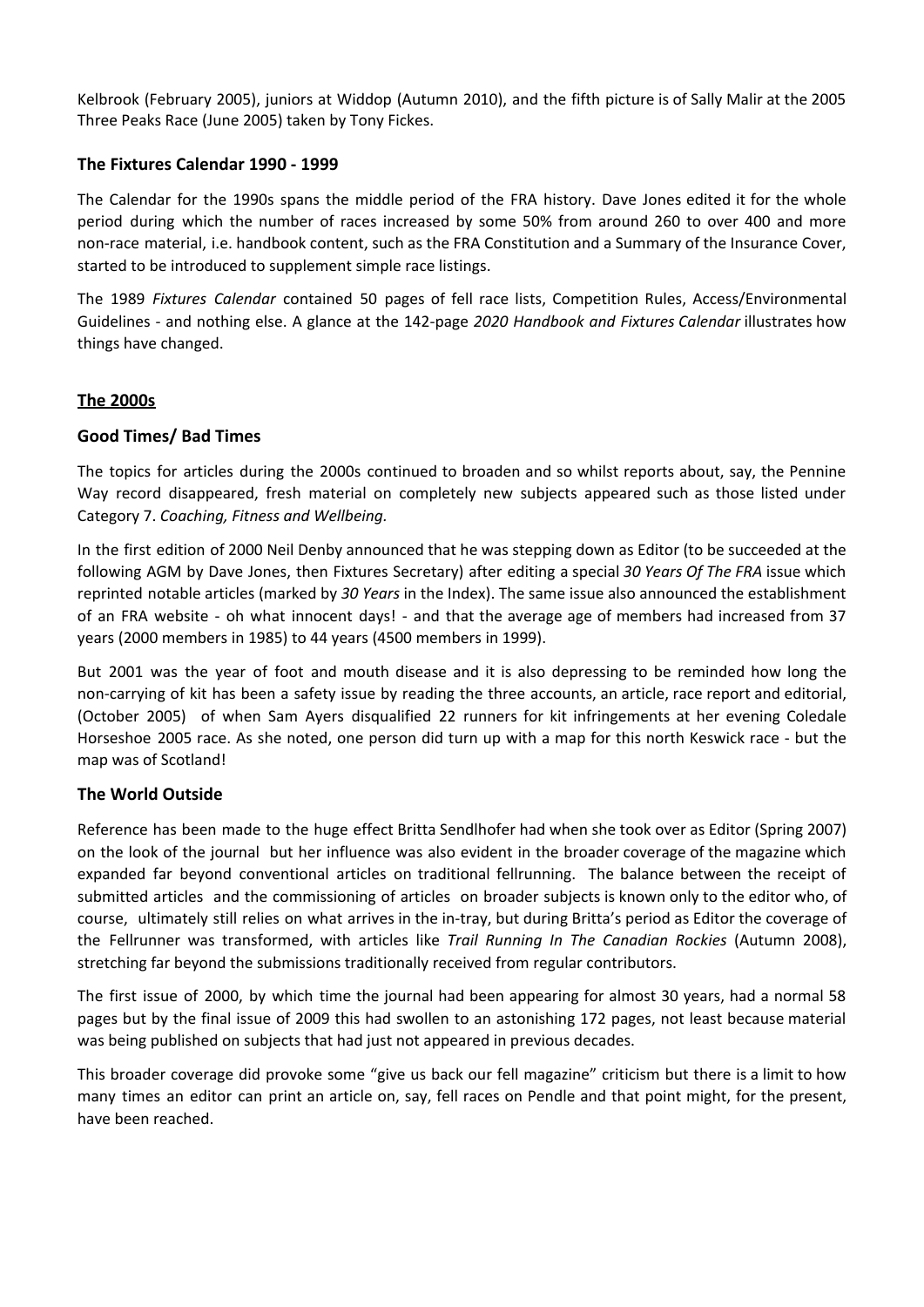#### **Mike Rose**

The October 2003 issue reported the death of Mike Rose who served on the FRA Committee for 11 years. It was Mike I spoke with about joining the Committee and in his presence, meetings were never dull. Mike's personal views appeared in *Ramblin' Rose* between February 2001 and February 2003 and as the General Secretary he was knowledgeable, industrious, wise, intolerant of fools - and irreplaceable.

#### **And Dr Martyn's Problem Page**

Although not listed in this Index the series ran from the second issue edited by Dave Jones (February 2001) until his final issue (October 2006). Other series have been published anonymously in *The Fellrunner,* but this was probably the funniest, and certainly the rudest.

## **From 2010 and Celebration To 2019**

Having achieved 40 years, the Spring 2010 issue (164 pages) was accompanied by the first ever special supplement, *Celebration: 40 Years of the FRA* and under Britta Sendlhofer's stewardship the magazine continued to grow. However after 20 issues Britta, by then the second longest serving editor after Neil Denby, retired with the Summer 2013 issue (although returning temporarily to edit Spring 2015) and the next three Editors - Richard Reeve (4 issues), Andy Watts (an interim single issue) and David McCabe (9 issues) - all produced magazines following the same broad format. As did Paul Booth for his first issue as Editor before introducing a radical new design from the Spring 2019 issue (# 123) for the final three issues covered by this Index.

## **Changing Themes**

Not surprisingly most of the articles that have filled the pages of *The Fellrunner* over the last 50 years have been written by runners about fell racing but with a discernible growth in articles about foreign challenges and Rounds and also an increasing number of contributions on broader subjects than racing.

There are now fewer articles about the history of the sport. Perhaps most of it has been said although some writers clearly feel that nostalgia should still be a part of a *Fellrunner* along with reports of the latest long distance record and so to re-encounter Neil Shuttleworth's article on Rivington Pike Races and Racers (Summer 2016) is a delightful reminder of the times when *The Fellrunner* was mainly about fell racing.

For a long time race organisers and marshals were unsung heroes absent from the pages of *The Fellrunner* but in the last decade several have emerged to produce excellent articles about what they do before and on race day for others to enjoy, whether as marshals or race organisers. Ian Winterburn has produced a series of outstanding articles on a range of subjects including how runners can stay alive, while still enjoying themselves, by learning to navigate (Summer- Autumn 2013) and avoid hypothermia (Spring 2016). And if one thought that after all these years there was now no fell running topic unexplored, then the article from Dave Beston, the CVFR Press & Publicity Officer, illustrated that there remained at least one fresh approach (Autumn 2008).

And of course, we have seen the growth of junior pages - juniors were non-existent in FRA activities 50 years ago: but look at them now!

But perhaps the most refreshingly brilliant new contributor was not a runner or an organiser but a physiotherapist. Denise Park's first article was printed in June 2005 and she has featured in every issue since except for Autumn 2013 after which the FRA rapidly made amends with her regular article *and* a Profile in the following issue. Her articles might well be the most avidly read in the journal, and then reread when injury occurs - the jewel in the crown that is *The Fellrunner*.